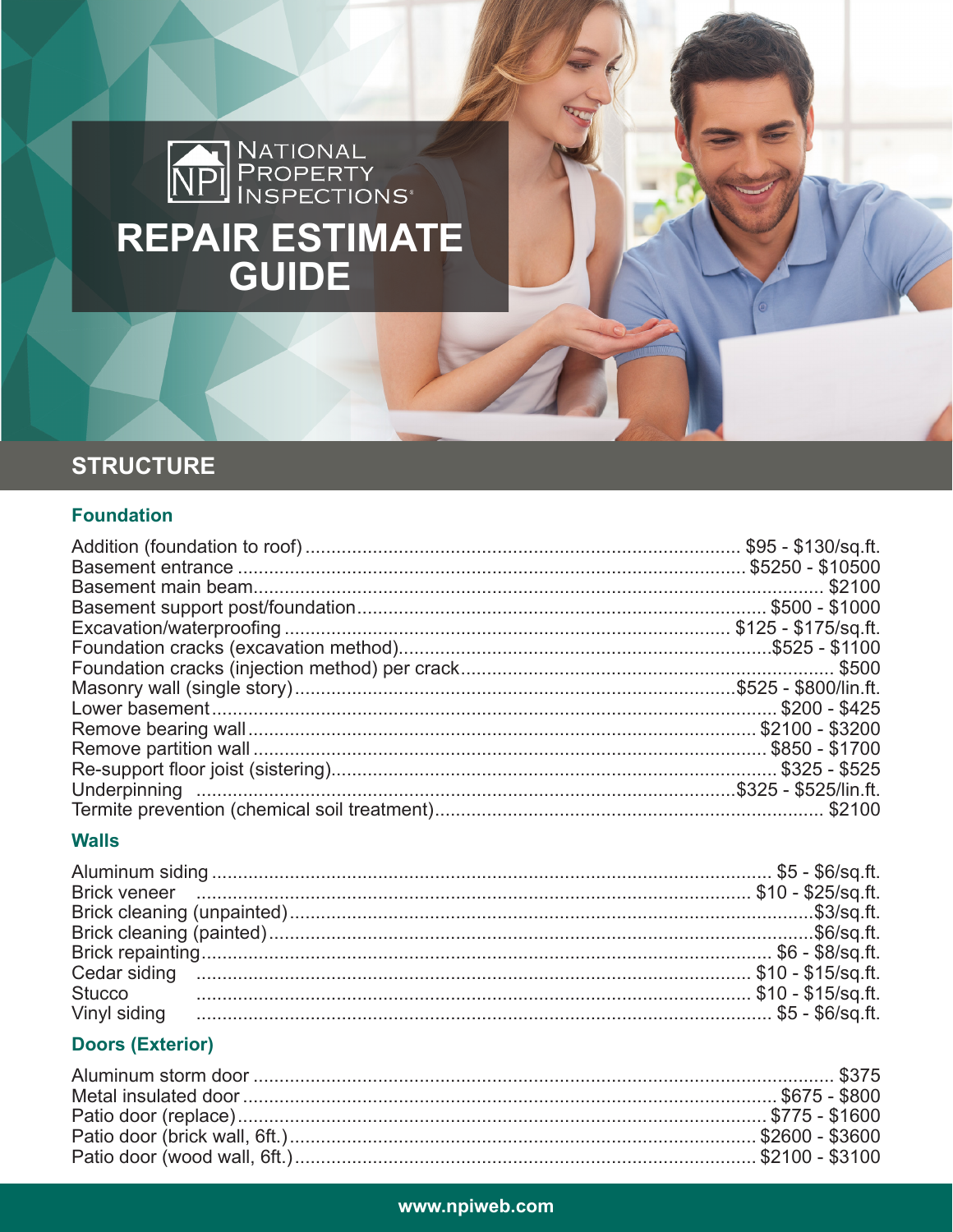# **ROOF**

|--|--|--|--|--|

## **Sloped Roof**

| Clay tile <b>20/sq.ft.</b> Concrete tile <b>20/sq.ft.</b> Concrete tile <b>20/sq.ft.</b> Concrete tile <b>20/sq.ft.</b> Concrete tile <b>20/sq.ft.</b> |  |
|--------------------------------------------------------------------------------------------------------------------------------------------------------|--|
|                                                                                                                                                        |  |
|                                                                                                                                                        |  |

## **Flat Roof**

## **Flashing**

## **Gutters**

## **Chimney**

# **GARAGE**

## Garage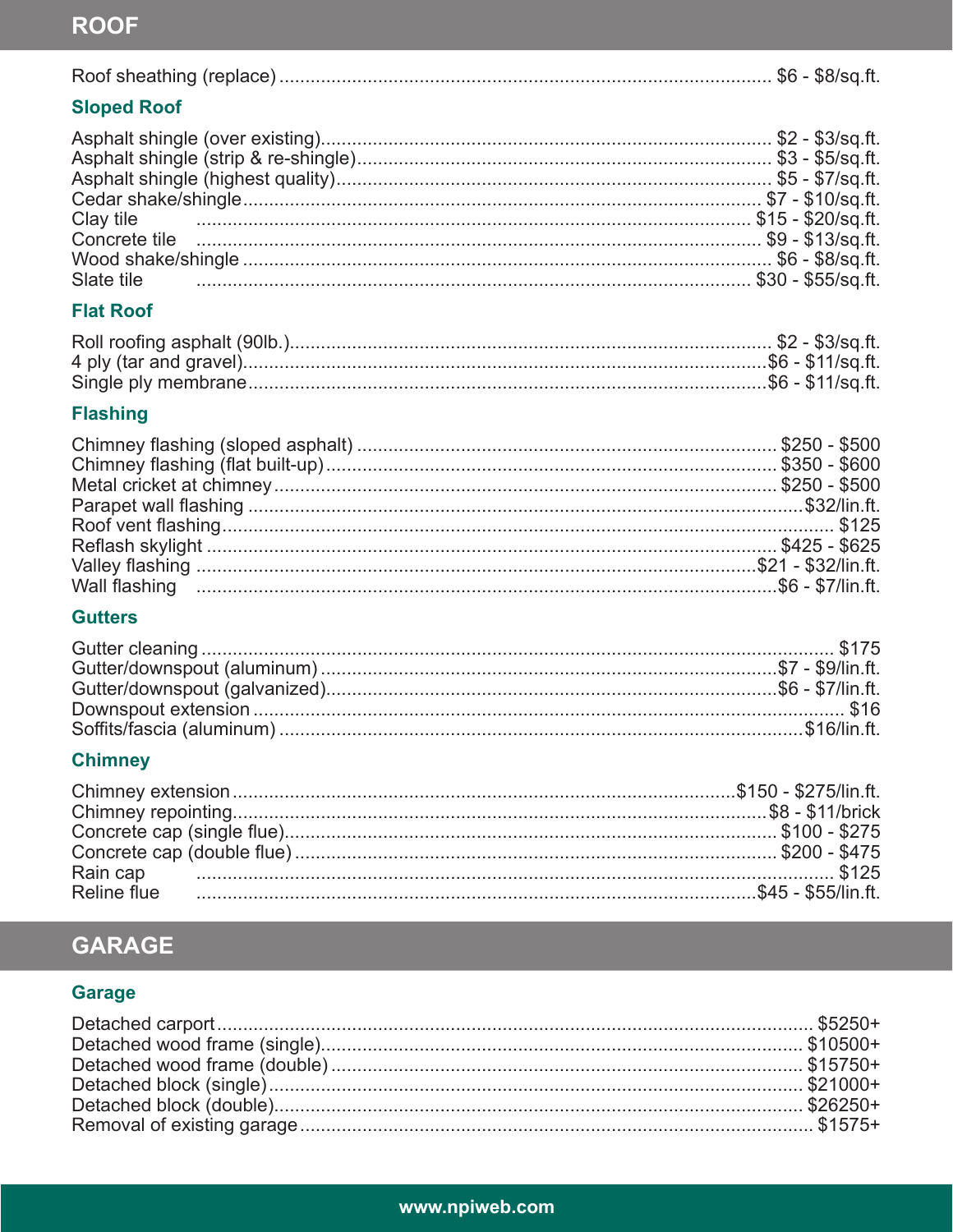## **Garage Doors**

## **Driveway**

# **EXTERIOR**

## Landscaping

### **Deck**

### **Patio**

| Concrete    |  |
|-------------|--|
|             |  |
|             |  |
| Patio stone |  |

#### **Porch**

| <b>Flooring</b> |  |
|-----------------|--|
| Railing         |  |
| Skirting        |  |
|                 |  |
|                 |  |
|                 |  |

## **Fence**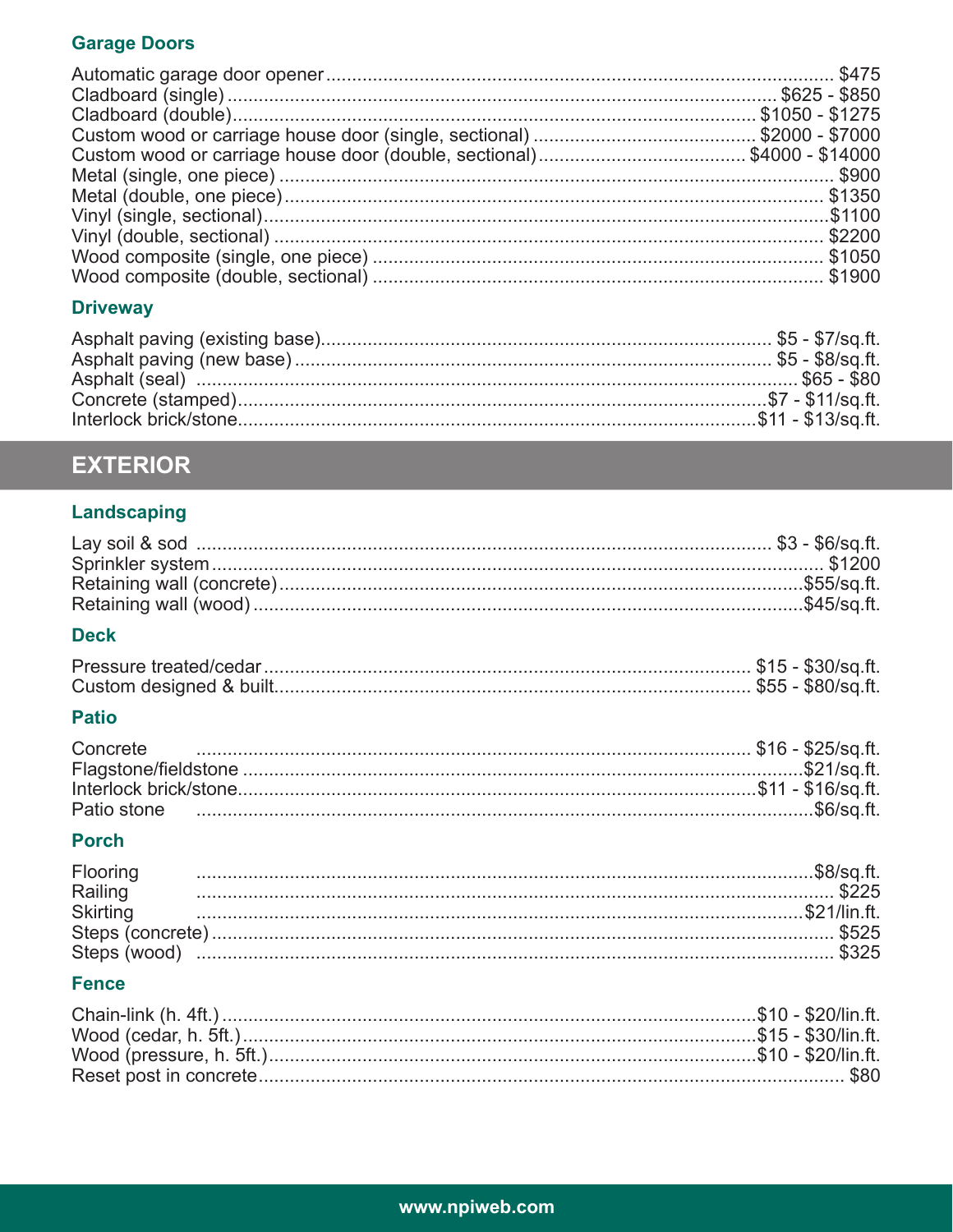# **INTERIOR**

## **Windows**

| Skylight \$800+ |  |
|-----------------|--|
|                 |  |
|                 |  |
|                 |  |
|                 |  |

## **Doors (Interior)**

| Bi-fold panel <b>contract to the contract of the contract of the set of the set of the set of the set of the set o</b> |  |
|------------------------------------------------------------------------------------------------------------------------|--|
|                                                                                                                        |  |
|                                                                                                                        |  |
|                                                                                                                        |  |
|                                                                                                                        |  |
|                                                                                                                        |  |
|                                                                                                                        |  |
|                                                                                                                        |  |

## **Floor**

| Ceramic tile <b>contracts</b> contract tile <b>contracts</b> contract tile <b>contracts</b> contract tile <b>contracts</b> contract tile <b>contracts</b> contract tile <b>contracts</b> contract til <b>contracts</b> contract til <b>contracts</b> contract til <b>con</b> |  |
|------------------------------------------------------------------------------------------------------------------------------------------------------------------------------------------------------------------------------------------------------------------------------|--|
|                                                                                                                                                                                                                                                                              |  |
|                                                                                                                                                                                                                                                                              |  |
|                                                                                                                                                                                                                                                                              |  |
|                                                                                                                                                                                                                                                                              |  |
|                                                                                                                                                                                                                                                                              |  |

## **Walls**

## **Insulation**

| $r20$ (loose) |                                                                                                                                                                                                                                |  |
|---------------|--------------------------------------------------------------------------------------------------------------------------------------------------------------------------------------------------------------------------------|--|
|               |                                                                                                                                                                                                                                |  |
|               | r32 (loose) manufactured and the state of the state of the state of the state of the state of the state of the state state state and state state state state state state state state state state state state state state state |  |
|               |                                                                                                                                                                                                                                |  |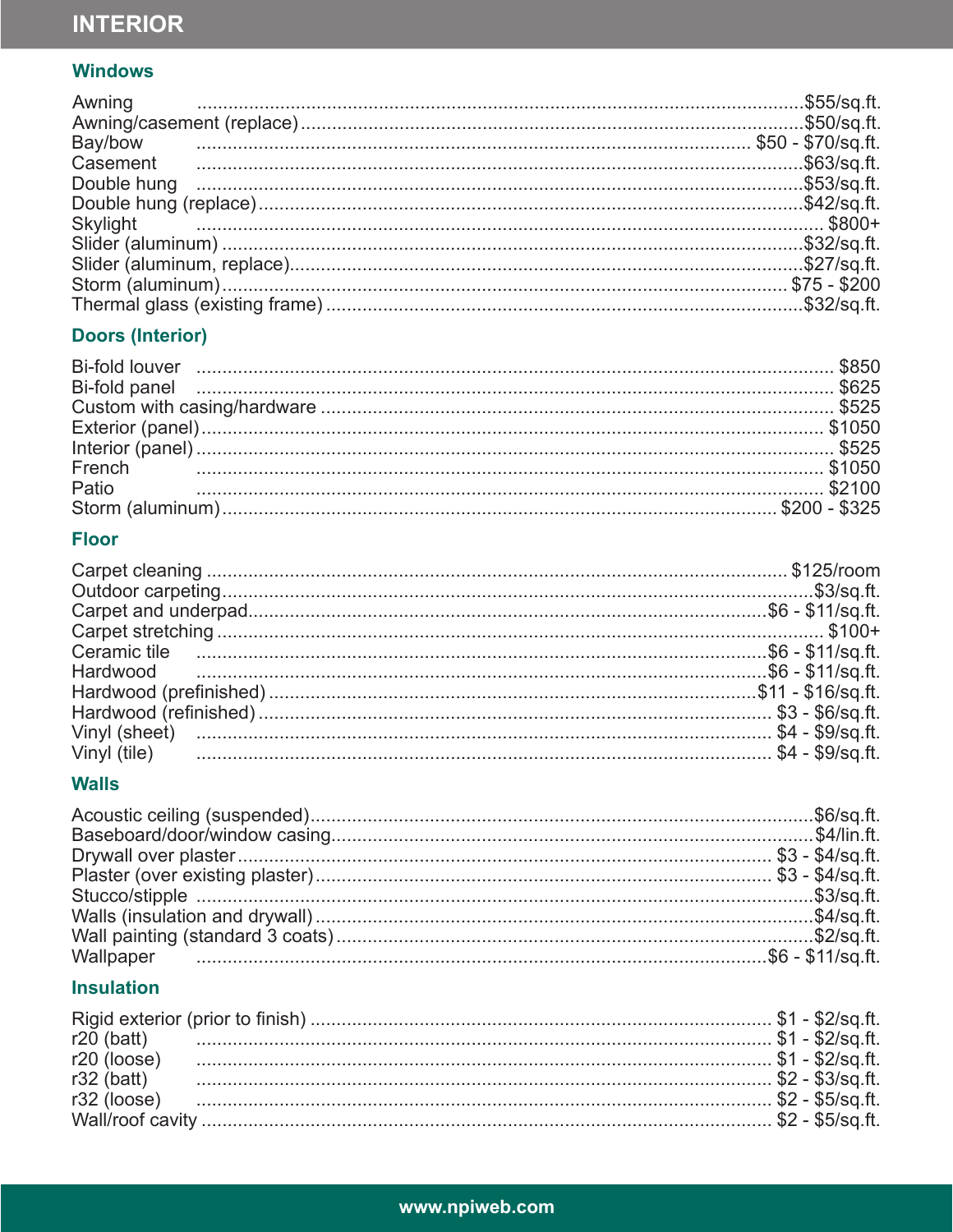#### **Stairs**

## **Fireplaces**

| Gas insert <b>contracts</b> 22600 - \$4200 |  |
|--------------------------------------------|--|
|                                            |  |
|                                            |  |
|                                            |  |
|                                            |  |
|                                            |  |
|                                            |  |

## **Kitchen and Bathroom**

## **Security System**

## **Pool and Hot Tub**

# **ELECTRICAL**

## **Retrofit**

| Ceiling fan <b>European Stuart (1986)</b> 5250 |  |
|------------------------------------------------|--|
|                                                |  |
|                                                |  |
|                                                |  |
|                                                |  |
|                                                |  |
|                                                |  |
|                                                |  |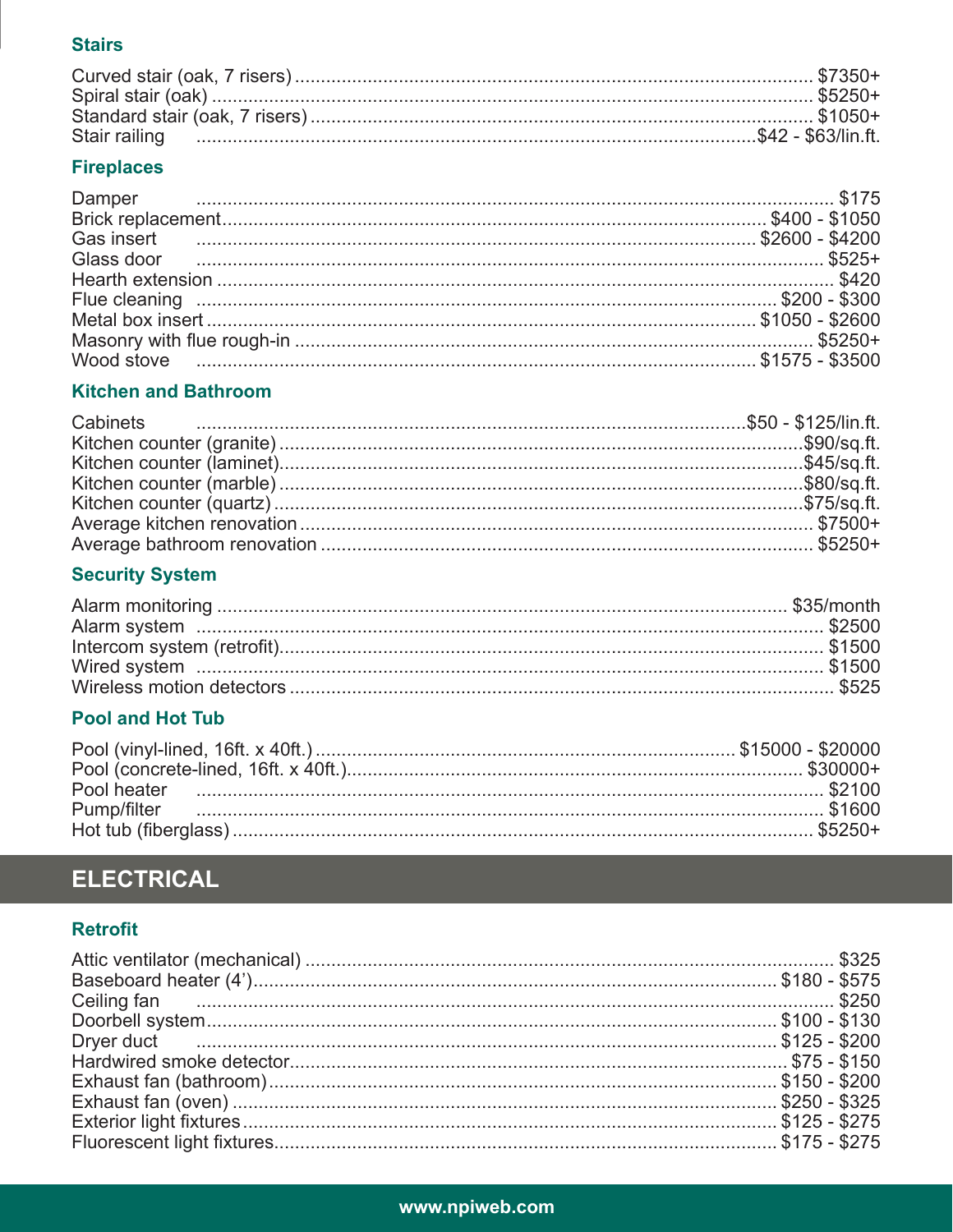## **Upgrade**

## **HEATING AND COOLING**

## **Forced-Air System**

# **Hot Water System**

| Radiator 2500 - \$950 |
|-----------------------|
|                       |
|                       |

## **Air Conditioner and Heat Pump**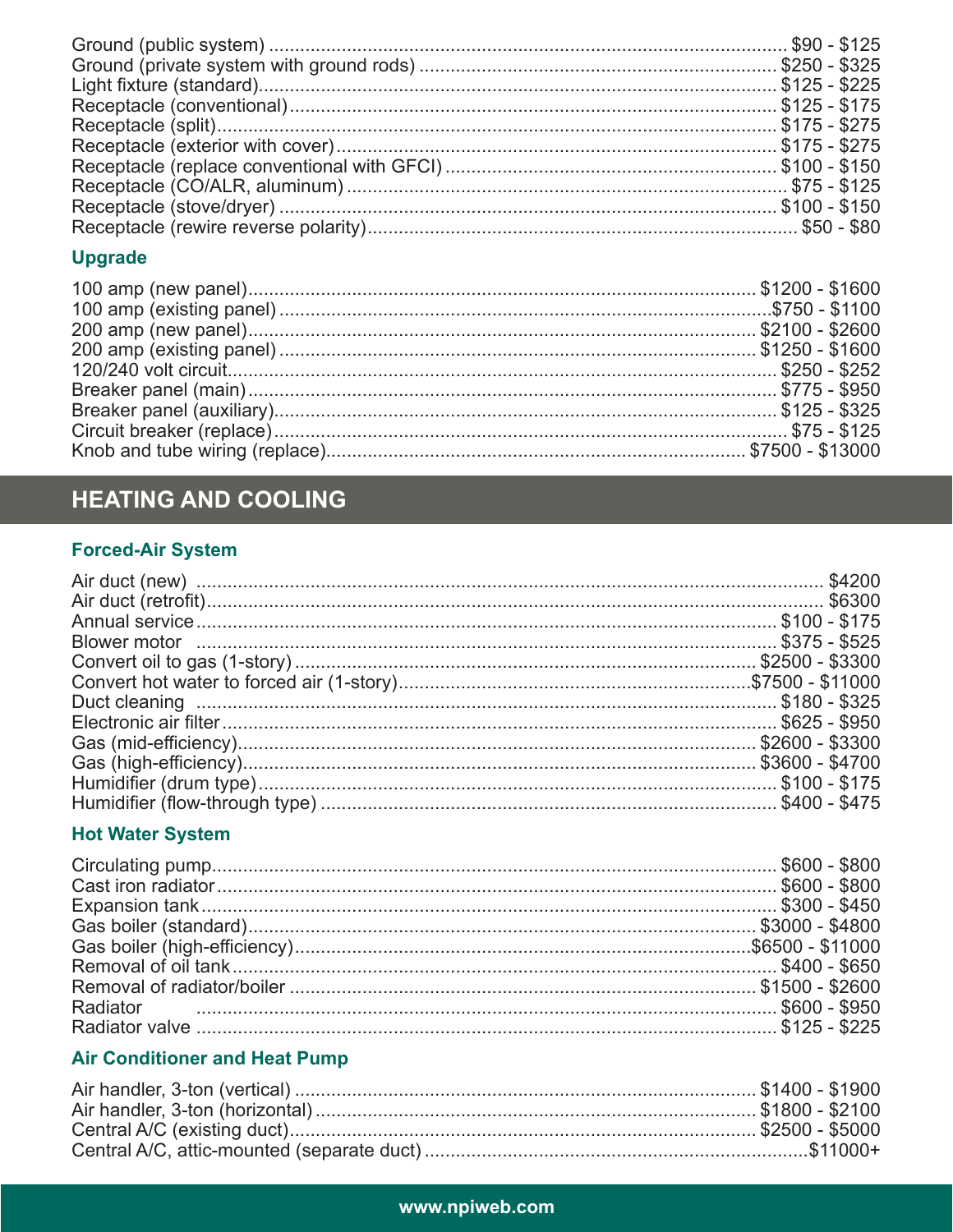## **PLUMBING**

#### **Bathroom**

#### **Kitchen**

#### **Private Plumbing System**

### **Upgrade**

National Property Inspections, Inc. lists these estimates based on average cost of supplies and installation in the<br>United States and Canada. Costs may vary. NPI recommends homeowners obtain mulitple quotes from reputable,